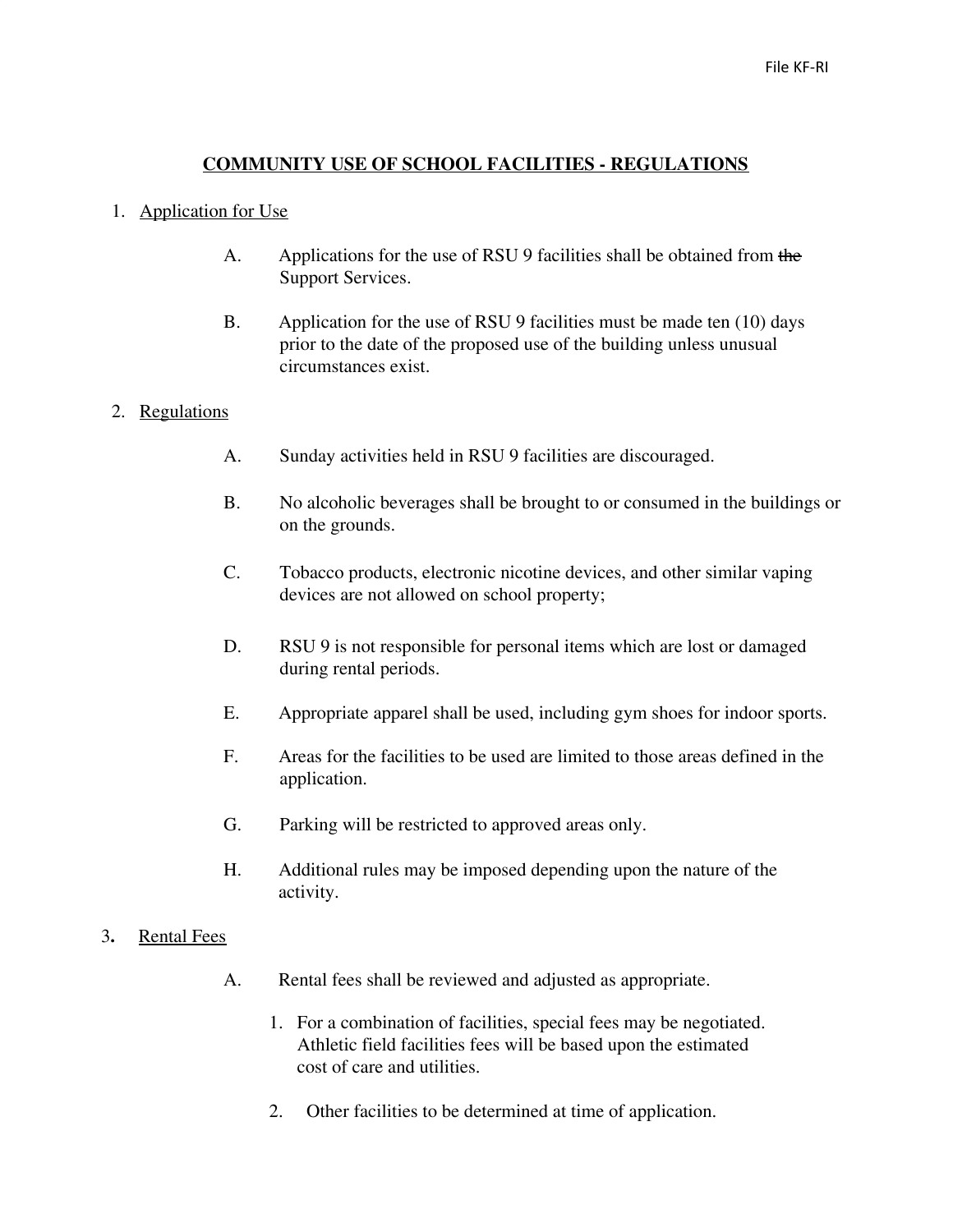# B. Additional Rental Fees:

- 1. Custodial fees may be charged for necessary custodial services (this will be defined at the time that the application is approved).
- 2. Cafeteria staff fees may be charged for necessary cafeteria personnel services (this will be defined at the time that the application is approved).
- 3. Additional charges may be assessed following the use of the building if it is necessary to do additional cleaning, maintenance or set-up.

## C. Waiver and/or Reduction of Fees:

1. The above fees may be reduced if, in the opinion of RSU 9, the organization is educational in nature and/or is serving the interest of the youth of the various communities and/or is serving the cultural or civic interests of the citizens of the communities.

### 4. Kitchen Cafeteria Use:

- A. The building principal is responsible to the Superintendent for every aspect of operation of any school to which he/she is assigned. It is understood, however, that the Food Service Director shall be responsible to the Superintendent for the operation of the program, even though the program functions under the responsibility of a principal. It is thus expected that the principal and the Food Service Director will work closely with all programs involving school lunch, and any changes in procedure or in routine will be discussed between them before it is implemented.
- B. It is the policy of RSU 9 that when any group wishes to use a school lunch facility, the application shall be made to Support Services. Support Services is then responsible to notify the principal and Food Service Director, and to coordinate the program.
- C. Unless special circumstances exist, there shall be a member of the school lunch staff present when non-school lunch personnel use the kitchen.
- D. If there is a question of the appropriateness of the activity, the Central Office shall be consulted.
- E. All non-school lunch personnel using school lunch facilities shall be informed of the regulations pertaining to the facility and to federal school lunch commodities.